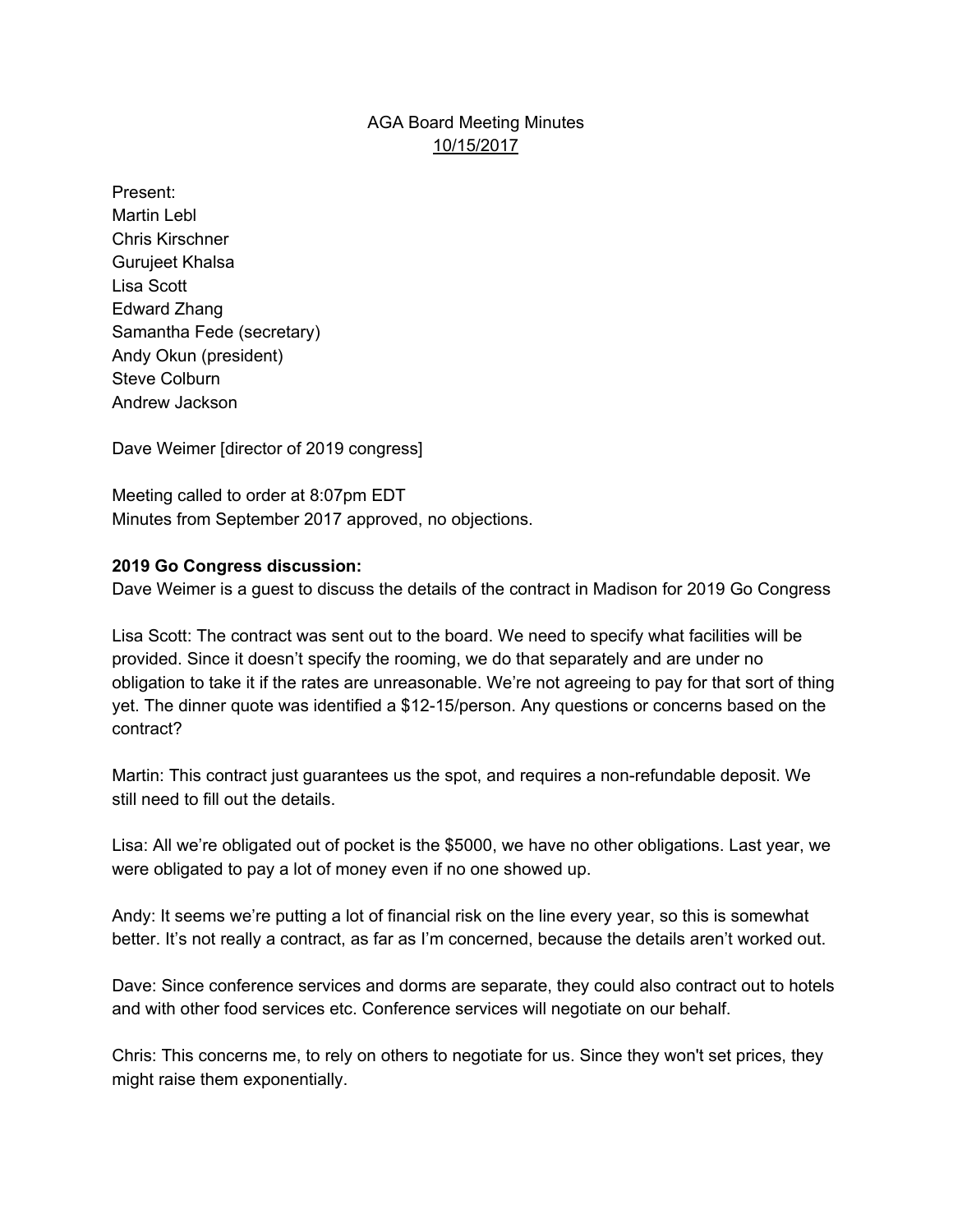Lisa: In my experiences with US Go Congress, we don't get locked in prices more than 1 years in advance.

Chris: Why can't we get contracts for the other services now to lock in our prices? If dorms and food are too expensive, how can we ask people to do that?

Dave: This is standard for this conference facility. We are unable to negotiate directly with the dorms, we would expect quoted prices to be 3-5% lower than in two years. But this is a state university, not a for-profit situation.

Gurujeet: What's the worst case scenario risk?

Lisa: \$5000. Nothing else.

Dave: I'm going to ask that the space/facilities be specifically written into the contract.

Chris: That is another major concern of mine.

Dave: That is my understanding and if that isn't the case, we need to revisit if we want to go forward with the contract.

Chris: What about AV?

Lisa: That isn't included, we can bring in outside things or contract with them. The details are in the notes on pricing. We can use them or not if we're happy with the pricing.

Chris: That's normally in the contract. They normally tell us the prices in the contract.

Lisa: It's nailed down on a separate sheet. It's not usually specified in the contract.

[cross talk]

Martin: When would we have locked in prices? Is it a year out, so that we can go with other options if it's unacceptable?

Dave: The dorm prices will start to be locked in Winter 2018 (6 months). Note, I'm a tenured faculty member here, and this conference is through Political Science / East Asian Studies. AGA is essentially the finance provider. I can make things difficult for conference services if they try to do anything wrong.

Gurujeet: I'm okay with going forward and signing it.

Edward: Can we get information about the residences? Is there a hotel nearby too?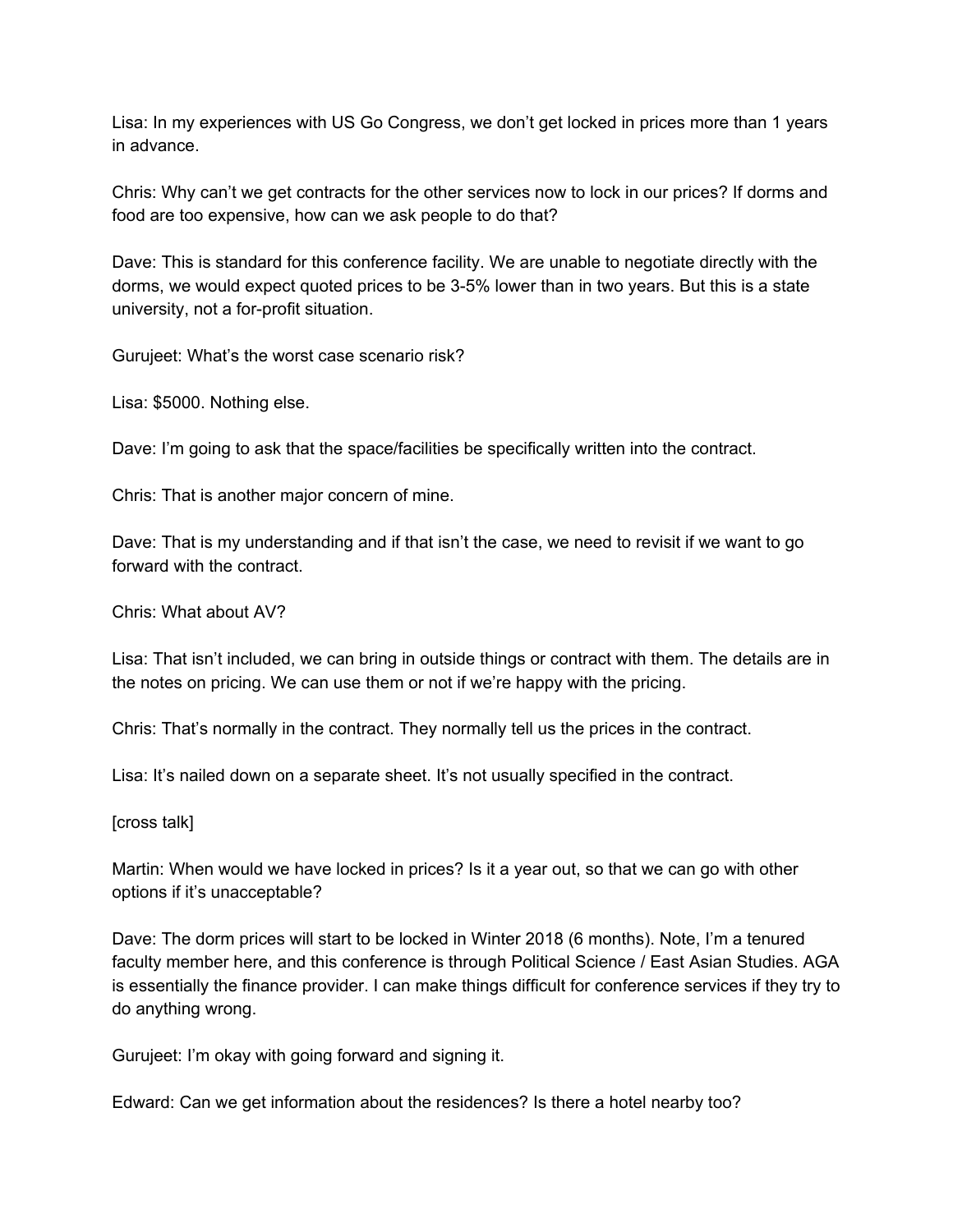Dave: There are 2 dorms, 5-7 min walk away. There are stores (coffee, food) on the way. The price information we provided will probably go up 3-5%. They are bathroom-hall dorms (traditional), but with AC and mini fridges. Breakfast included, and dinner can be included if we want. Lunch would be catered if we want to do that, but there are many places that provide food (student union type things and restaurants).

Chris: That does seem like an ideal situation in terms of food.

Dave: There are also hotels in walking distance and a nearby university with nicer dorms (hotel style) that are more expensive that could be available to pros or to participants. \$102/night.

Edward: The notes for the dorms say for singles, \$62/night. Even going up some, it seems okay. Another thing is about paying prizes?

Lisa: Due to the taxes and financials, the management services can't pay out prize checks because we don't have the names in advance. We can pay these things out after we finish with them, but it takes a month for them to cut the checks, basically.

Edward: The Go Bucks for books is okay then, it's just the big tournament prizes.

Lisa: Yes, it's just about \$3000 that the AGA will have to float until we get the money out of the conference (1-2 months)

Gurujeet: At princeton, there was an issue with student groups giving cash prizes. We need to make sure that's okay.

Lisa: Yes, I told her what we typically do, and she seemed fine with things.

Andy: If the AGA needs to, it can directly award the prizes from the AGA accounts, since Congress is really a subset of the AGA anyway. As long as it's okay for the tournament itself to occur. Are they going to insist all money go through them?

Lisa: Yes, that's fine. The money from the website goes through them (registration etc), but we can pay people directly from our accounts (although they do discourage that).

Dave: It's just a tax issue.

Martin: My understanding of the project is that we will have to float the money for about 1-2 months, but since it's not that much money, it should be doable.

Chris: It sounds like Andy is willing to work with us one way or another to make the prizes happen, so that sounds okay.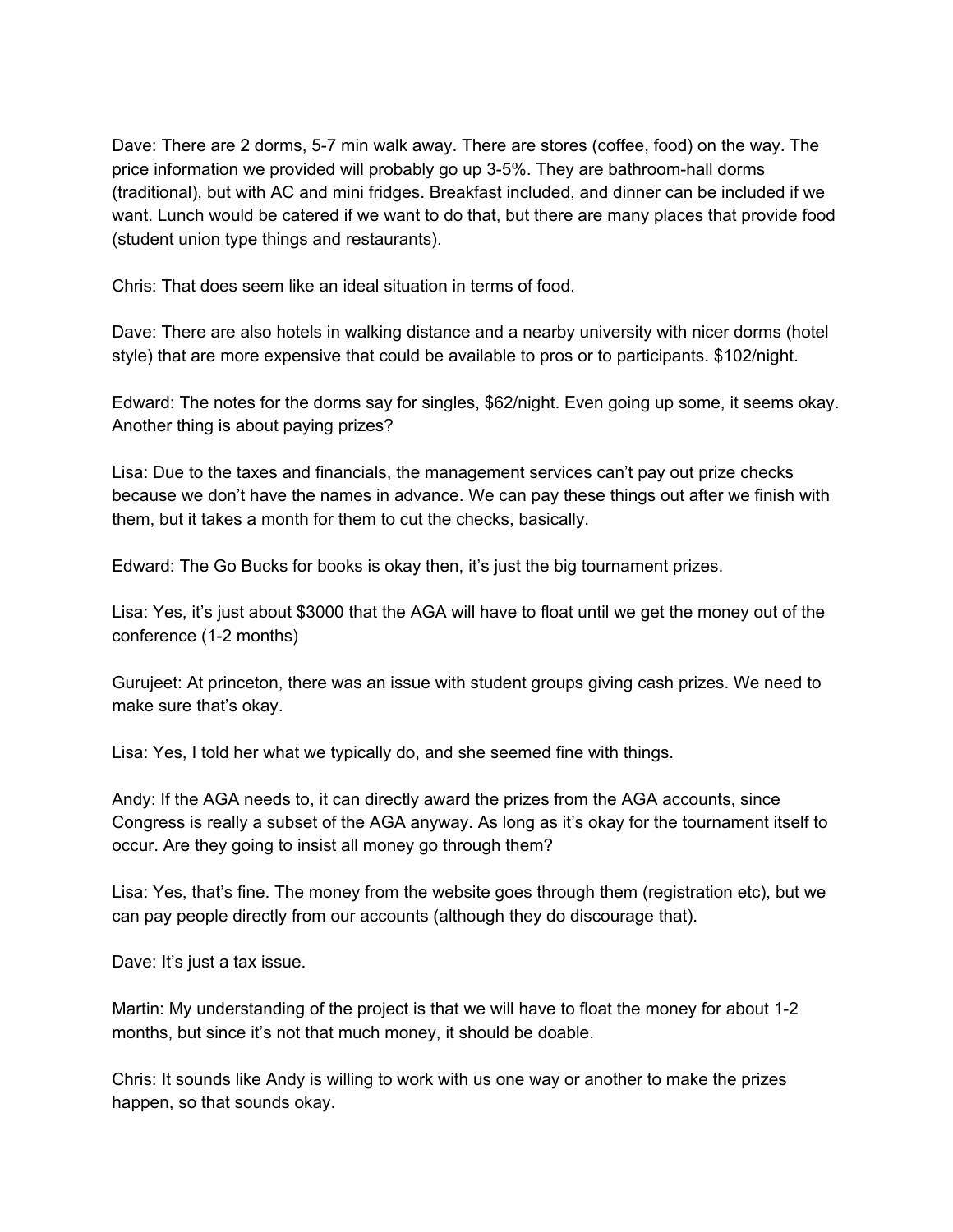Lisa: They will give us the accounting in 1-2 months.

Chris: We usually have some discrepancy between their accounting and ours, so we will need the information to make sure that it's correct [In past years, it was around \$5000 or more]. Are they going to be collecting information like people's ranks and genders?

Dave: Yes they can if we specify it.

Martin: And the clarifications mentioned in the email will be added to the contract? Regarding the facilities etc.

Lisa/Dave: Yes

Martin: Any other concerns? [None] I motion to sign contract with UW-M with minor changes. Approvals--- Unanimous. Motion carries.

Note: Chris agrees with reservations, having voted affirmatively due to confidence in Dave Weimer running it.

We thank Dave for being on the call and Dave/Lisa for working on this.

[Dave leaves call]

### **President's Report**

Nothing specific to report.

### **Danny Ko as Treasurer**

Andy puts forward Danny Ko as AGA Treasurer for a two year term.

Gurujeet: Is Danny doing it all or is there still going to be a dual position?

Andy: He will have the whole treasurer job (trained by Roy) but we can get outside consulting and tax help.

Martin: Looking at his resume, he's doing similar things professionally, and maybe we can contract it out for a few years, and he can learn from them and then do it himself.

Andy: Yes, he's handled this sort of thing before, but I'm offering contracting out due to it being a new form for him and because he's especially busy during that season.

Gurujeet: Bob Gilman as Chapter Coordinator is talking to chapters about unused money, and will need checks cut-- that will also be Danny Ko.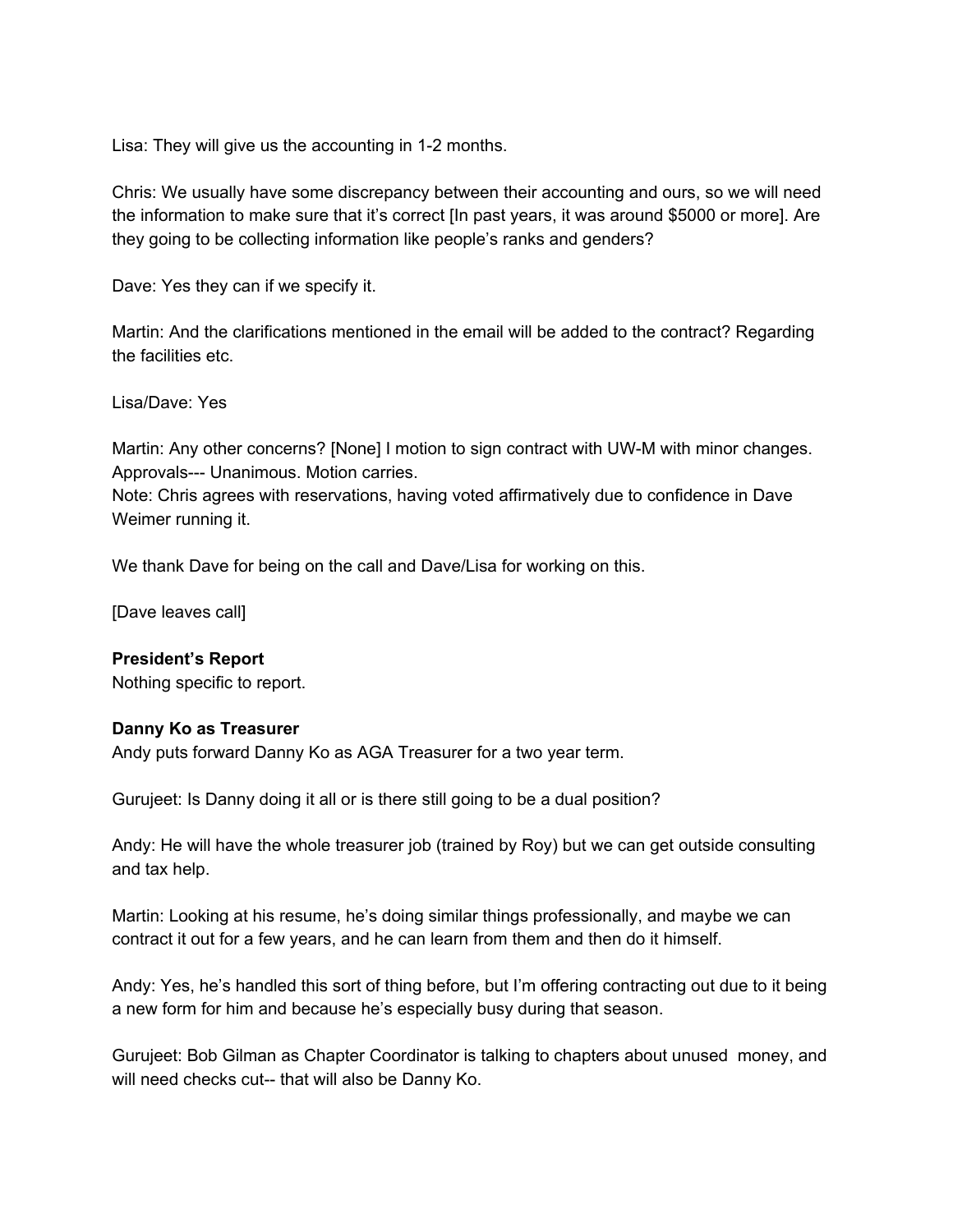Chris moves to approve Danny Ko as treasurer, seconded. Unanimous, motion carries.

### **State Championship**

Chris sent out invitation to chapter leaders to comment on proposal today 10/15/2017. [cross talk]. Lisa forwards this to the board now.

Summary: 1- Overview of system, 2- Standards for electing state coordinators, 3- Application forms and regulations for organizing tournaments. Changes will be made based on chapter input. The system will be controlled by the AGA, although the design has been done democratically.

Martin: Minor point- There's a typo in one of the file names. Has the membership at large been notified to give input to their chapters if desired?

Chris: Our plan is to do that, but we want the chapter leaders to respond first.

Lisa: Why are championship coordinators elected from the state?

Chris: We don't want more than one chapter to think they're running the state championship, and we don't one large chapter to dominate the state. Regardless of size, we want chapters to cooperate and have a say. This is the same voting system as for AGA elections

Lisa: This is in favor of small clubs, but this can be addressed later if there are problems.

Gurujeet: Did we make a decision on residency requirements?

Chris: We want to hear from the states on how they feel about that. We do not want people to be able to obtain multiple state championships.

[cross talk about residencies, already discussed in previous meetings]

Gurujeet: What about the DC area? It's a major tri state area and we agreed at go congress that it should be considered a "state" for this purpose.

Lisa: What about combined tournaments, where the top champion from each state is awarded the title?

Chris: That seems fine, with one person elected for the region, if it's agreed upon in advance. But, I think logistically that is challenging.

Edward: Or maybe a second small match for the state top players.

Chris: These are administrative issues, that we don't want to be too specific about in case it gets in the way of the tournaments happening.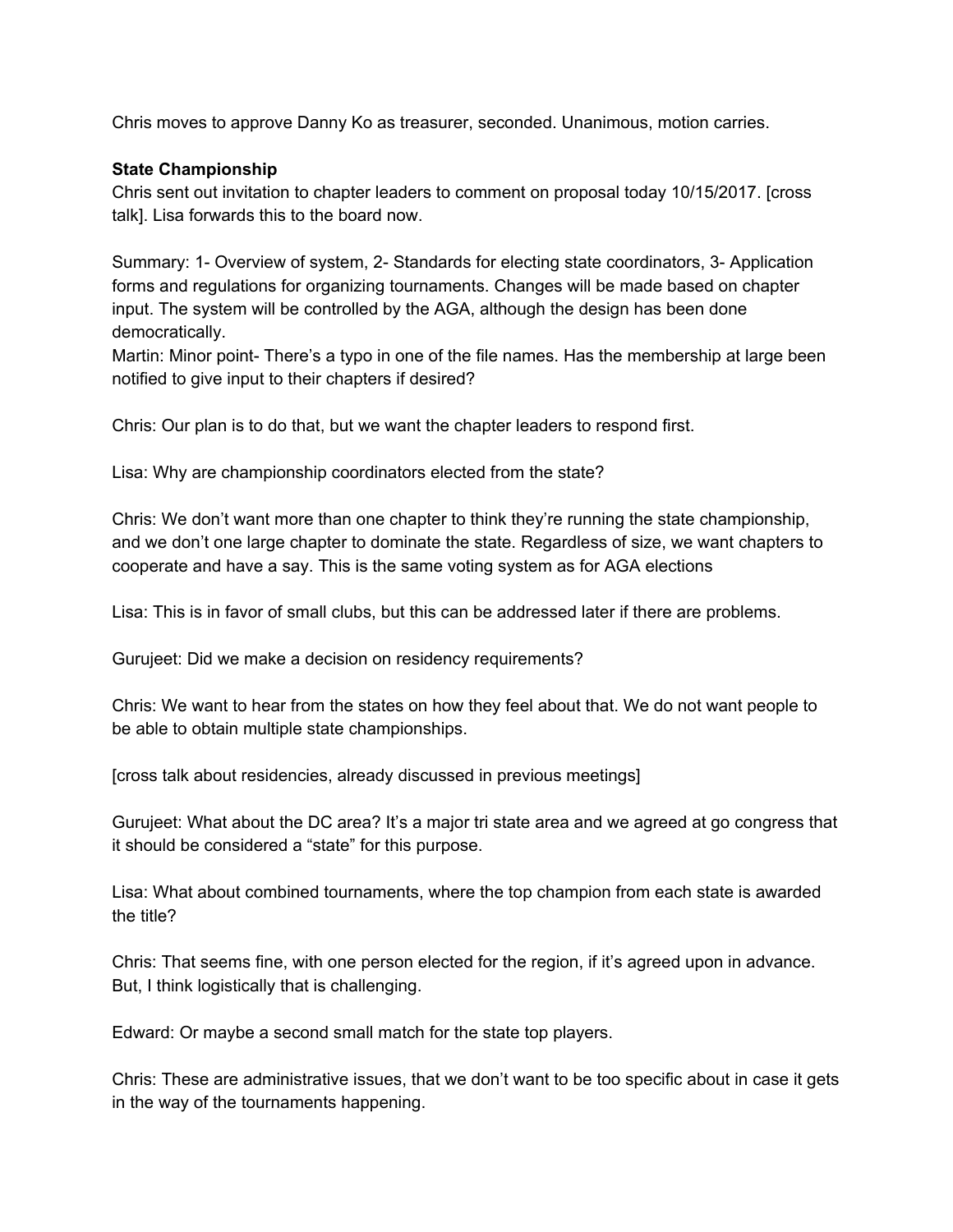### [cross-talk]

Lisa: Any related actions we should take?

Chris: This is just an update/report. We are hoping that this system can be implemented for electing coordinators by Jan/Feb 2018, and hopefully we have 12+ state championships in 2018, although we don't expect 100% participation.

Martin: Incentive-- could print on badges at Congress if they're the state champions.

Chris: There is an input line at registration for "Roll" e.g. AGA president, but could be used for state champion

## [general agreement]

[Paul Ohmart is taking the lead to plan and run this as state coordinator, Chris/Jeff involved. Edward and Justin Teng would like to be involved]

Chris: My impression is that Edward was busy with other things, since he hasn't been involved this year. We've moved forward with it.

Edward: Regarding the state system, can we talk about chapter motivation? Can we give them financial support?

Gurujeet: Only if it's in support of promoting go. Specifically, members playing rated games and for AGA memberships. We might have to change guidelines. We couldn't use these points generally to fund 50 state championships. If we want to create that funding mechanism we should institute it.

Martin: I think that might be consistent.

Edward: Is there a presidential discretionary fund for chapter points? I think this will be easier to implement if we provide motivation.

Gurujeet: There is, but it may not be able to be used for this. See earlier comment.

### **Ranking system**

Chris sent out FAQ regarding ranking system to the board and relevant technical parties for feedback. It will be added to as this becomes more public but currently answers questions raised at congress.

Chris: Are there any additional questions that people here have?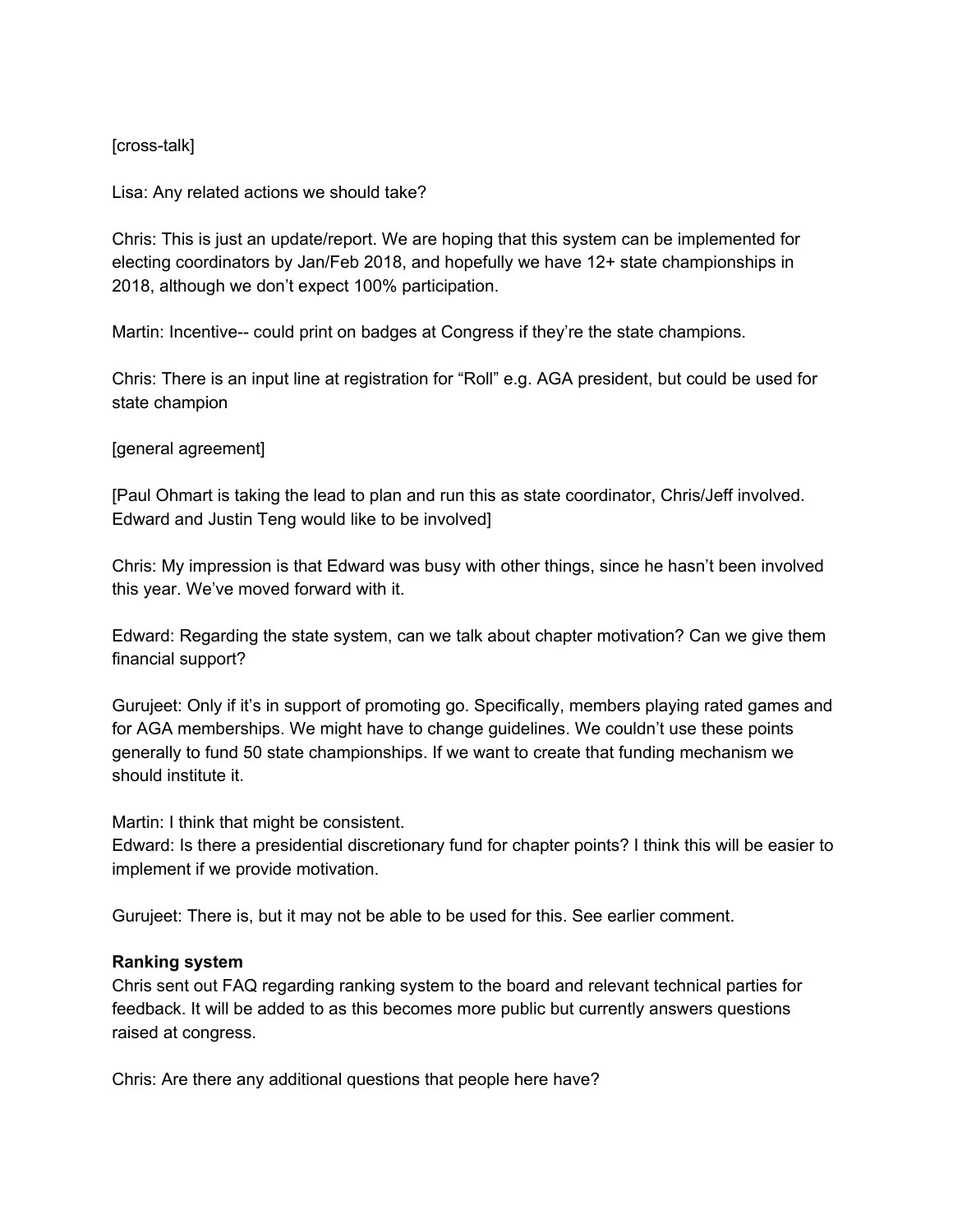Gurujeet: Did you send it to James Pinkerton, who had some major objections? I'd be interested in his thoughts.

Chris: We talked at congress. I invited him to participate but I haven't heard since.

Gurujeet: I think we should solicit and listen to his thoughts as we go forward.

Martin: I think we should add something about why we're talking about 6 games versus 5, what gives one or the other more confidence.

Chris: We want it to be as low as possible because people don't necessarily have opportunities to play frequently. But this is based on data showing rank stability at 6 games in particular.

[discussion of concerns, which have been described in previous meeting minutes]

[Andrew Jackson joins call]

Chris: Andrew and Jan have been in communication about the technical side of things, they estimate 40-60 hours of programming work.

Andrew Jackson: I'm surprised to hear this, I may be a little out of the loop. I think some of that time estimate is based on somewhat optional work. But, if there's any help you need with the load I can work on it some.

Chris: Jan estimates a month or two based on a few hours each day. This doesn't require any board action. Andrew, are you okay with the FAQ?

Andrew: Yes, but I don't think this information is being provided to as many people as possible. I think we need a document that is less confrontational and more publically available. I can help with the revisions if you'd like.

**Action Item for Chris**: Send copy of FAQ to James Pinkerton for feedback, Andrew can connect you if required.

Martin: Any other concerns? [None]

# **Financial Report for Congress 2017**

Andy: We don't have the final number yet, but the final bill is looking good, but we're going to have a healthy surplus.

[References bill]